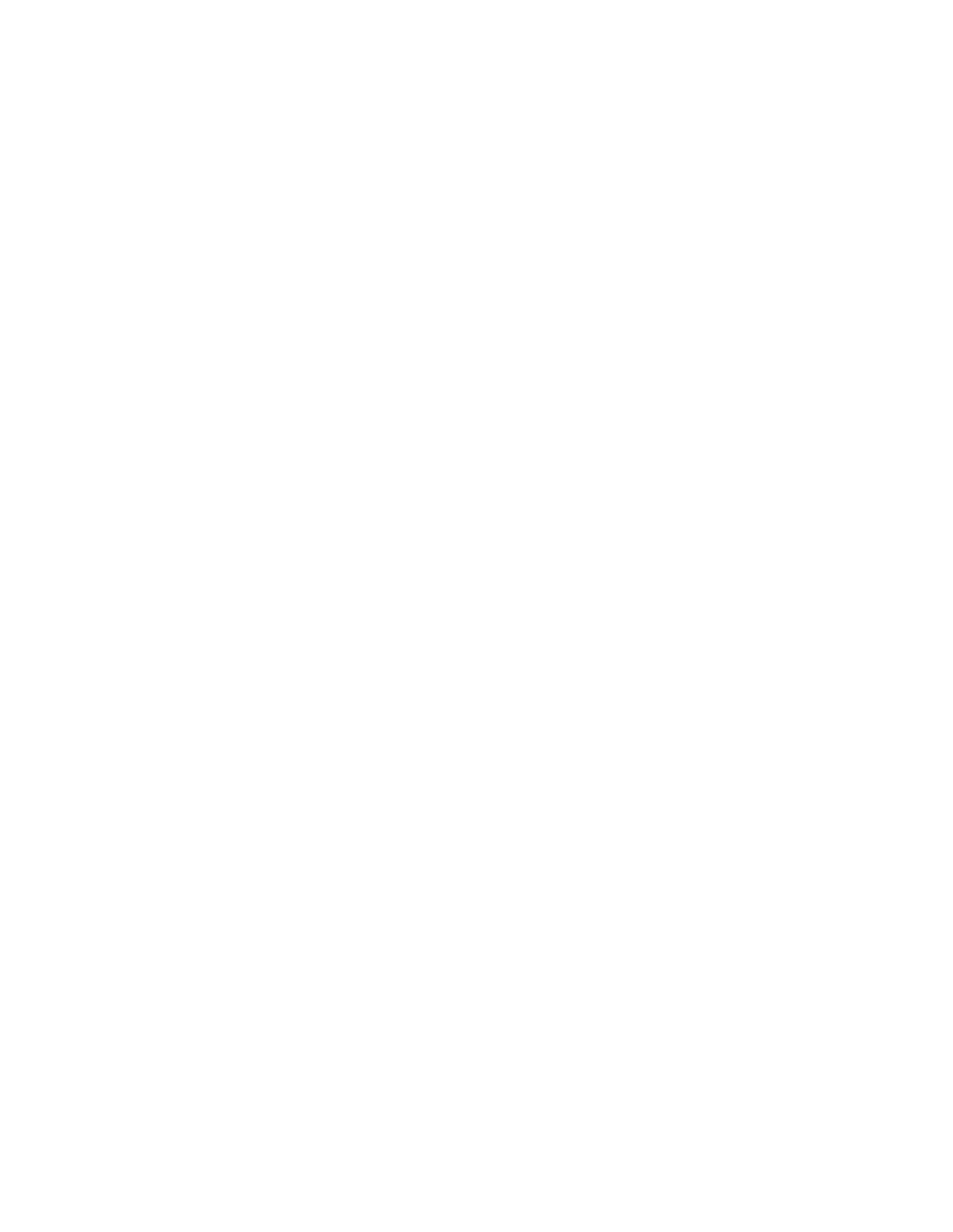





# 3. Overview of All Funds

| <b>Table of Contents</b>      | Page |
|-------------------------------|------|
|                               |      |
| <b>Funds Structure Chart</b>  | 53   |
| Description of Budgeted Funds | 54   |
| Summary of Budgeted Funds     | 57   |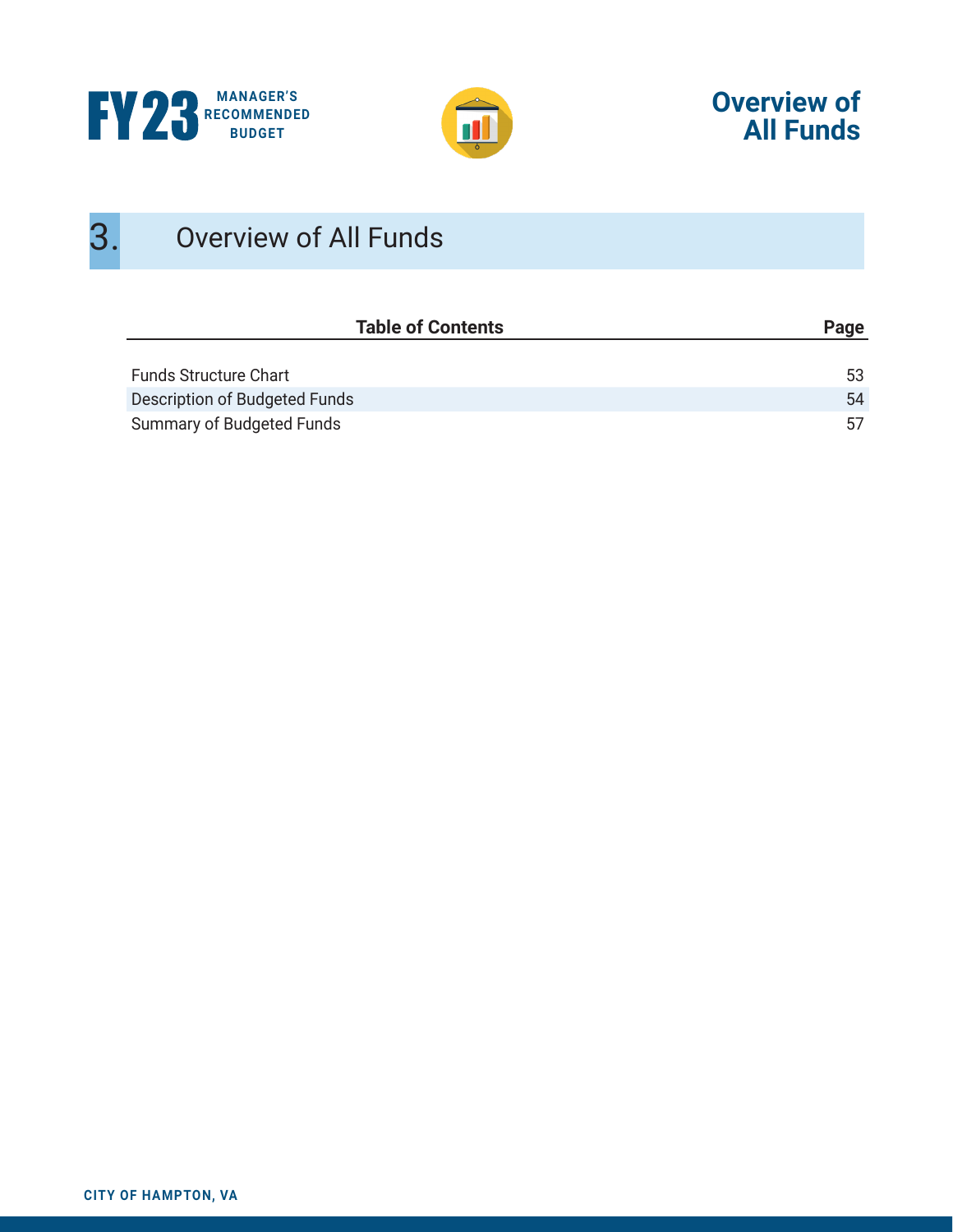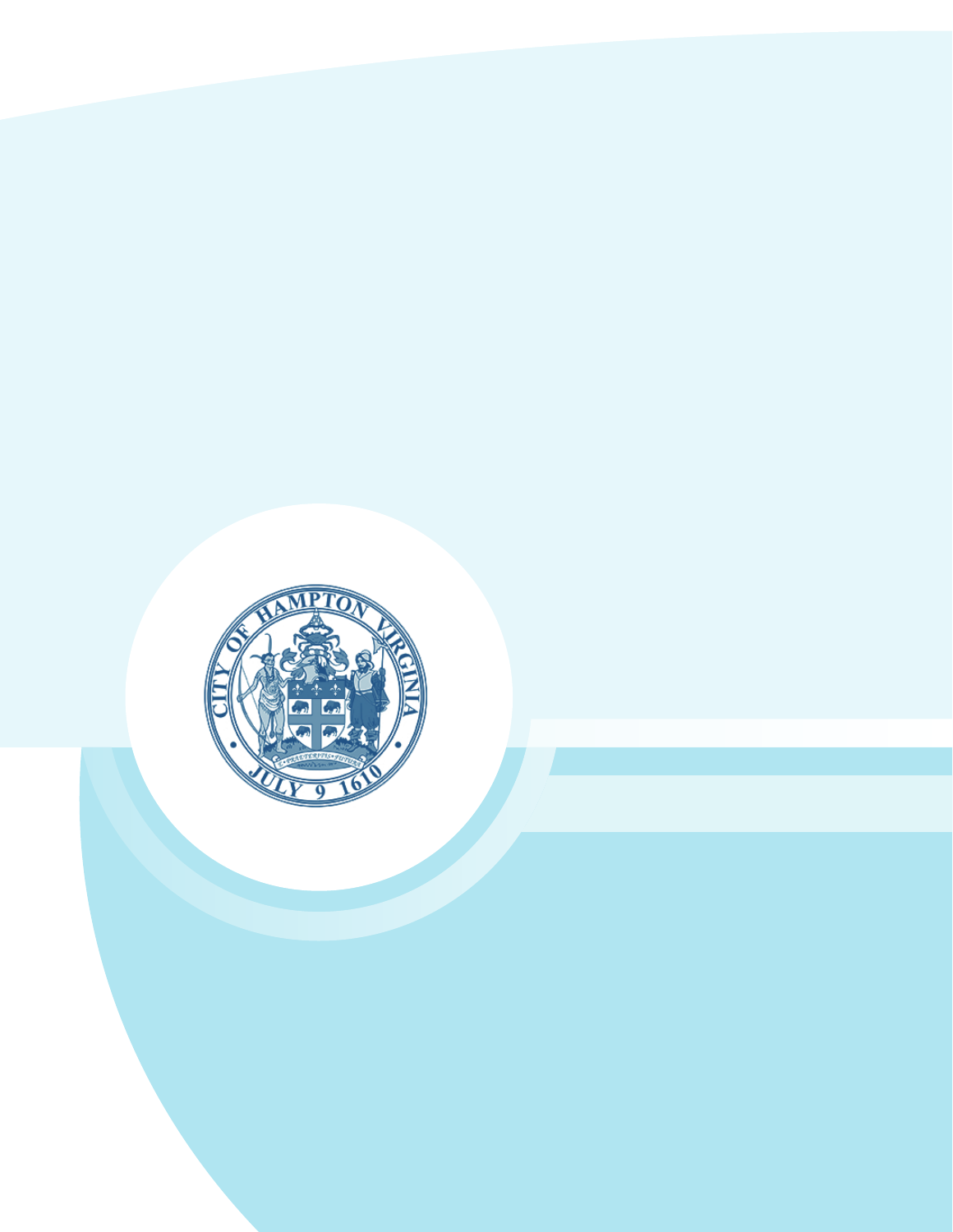



## **Fund Structure Chart**

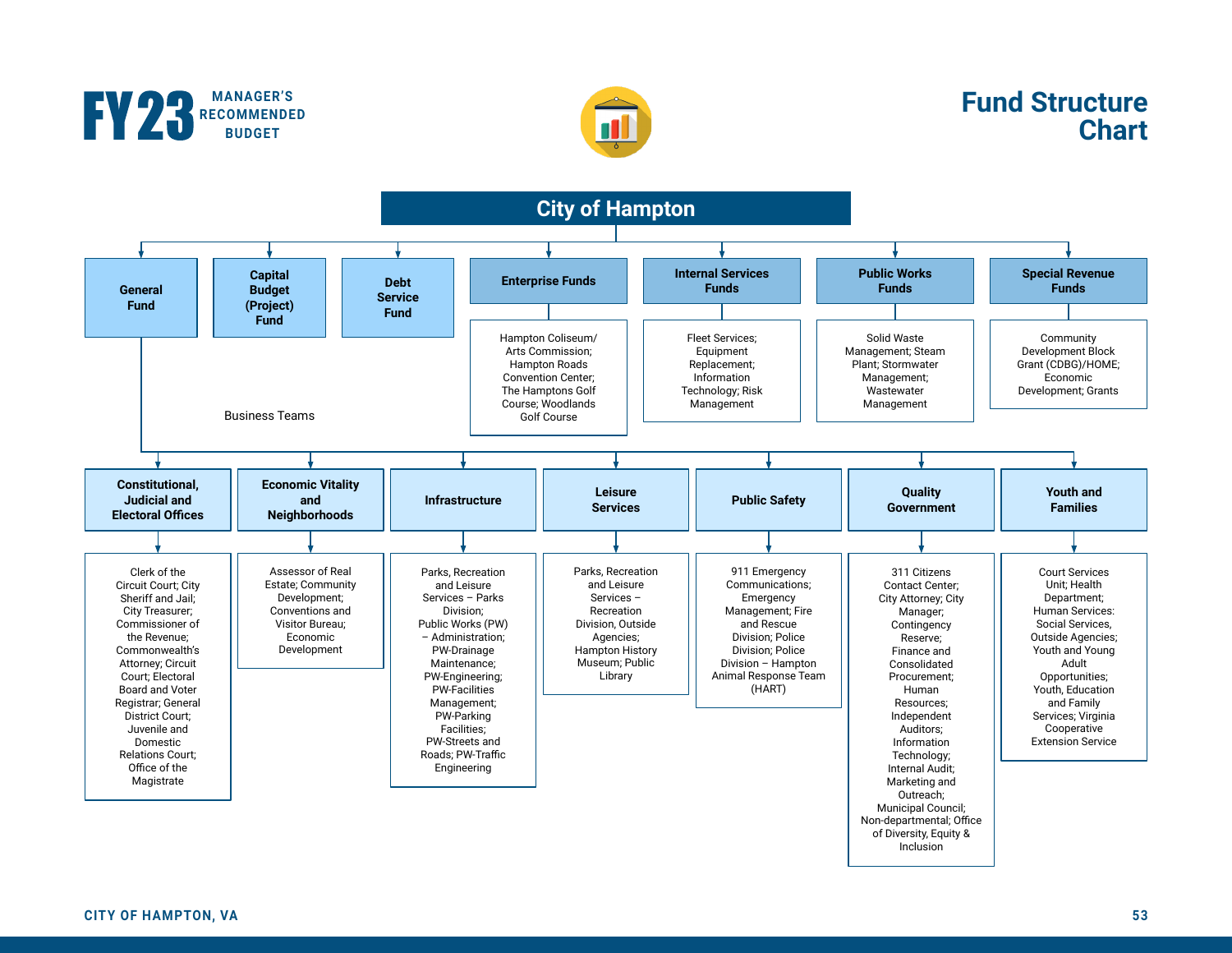





### **Governmental-Type Funds**

The City's adopted budget contains appropriations for four major and nine non-major governmental-type funds. The General Fund, Capital Improvement Fund, Debt Service Fund, and the Economic Development Fund are all considered major governmental-type funds. Of the nine non-major governmental-type funds, only four are appropriated and presented in this budget: Community Development Block Grant (CDBG), Stormwater Management and the two Community Development Authorities – the Peninsula Town Center and the H2O. The modified accrual basis is used to budget all governmental-type funds.

A description which explains the purpose of each of the funds listed in the Council Approved Budget are presented in the order in which they appear in the document.

#### **General Fund**

The General Fund is the City's primary operating Fund. The General Fund accounts for all revenues and expenditures of the City, which are not accounted for in other Funds. Revenues are primarily derived from general property taxes, other local taxes, revenue from other governmental units, and recovered costs. A significant part of the General Fund's revenue is transferred to other Funds, principally to fund the operations of the Hampton City Schools and debt service requirements of the City. Expenditures include, among other things, those for general government, public safety, highways and streets, culture and recreation, and health and human services.

#### **Debt Service Fund**

The Debt Service Fund accounts for and reports financial resources that are restricted, committed or assigned to expenditure for principal and interest. Primary resources of the Debt Service Fund are derived from transfers from the General Fund and the proceeds from the issuance of refunding bonds.

#### **Capital Improvement Fund**

The Capital Projects Fund accounts for all general City and School construction projects and reports financial resources that are restricted, committed, or assigned to expenditures for capital outlays which are financed through general obligation debt and general operating funds, with the exception of projects related to Enterprise and Internal Service Funds.

### **Proprietary-Type Funds**

The departments within these Funds are accounted for on a similar basis as a private business. The City maintains two types of proprietary funds: Internal Service and Enterprise Funds. These funds are budgeted using the full accrual basis for budgeting.

#### **Internal Service Funds**

Internal Service Funds are used to account for the financing of goods or services provided by one department or agency to other departments or agencies of the City on a cost-reimbursement basis. The Internal Service Fund departments include the Equipment Replacement Fund, Fleet Services Fund, Information Technology Fund, and Risk Management Fund.

**§ Equipment Replacement Fund** accounts for the costs of replacing the City's vehicles and certain equipment.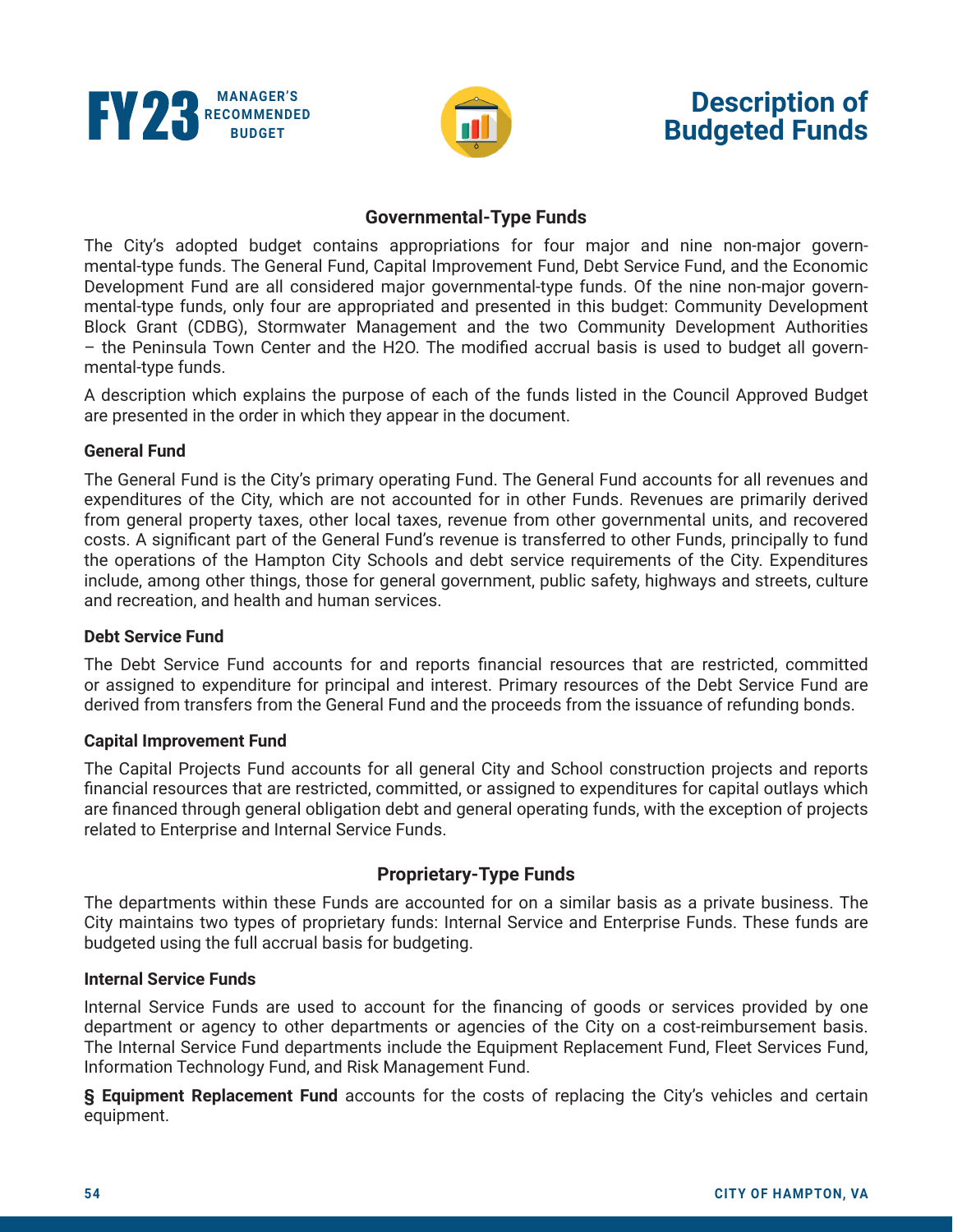



# **Description of Budgeted Funds**

**§ Fleet Services Fund** accounts for the operations of the City's central automotive maintenance and major vehicle service facility.

**§ Information Technology Fund** accounts for the costs of providing the following services: computer technical support, internet, and telecommunications services.

**§ Risk Management Fund** accounts for the costs of providing insurance coverage and certain self-insured liabilities of the City and the School Board.

#### **Enterprise Funds**

Enterprise Funds are used to account for operations (a) that are financed and operated in a manner similar to private business enterprises where the intent of the governing body is that costs of operating and providing services to the general public are completely or partially financed from user fees; or (b) where the governing body has determined the periodic determination of net operations is appropriate for management control and accountability. The City's Enterprise Funds account for the operation of the Hampton Coliseum and Arts Commission, the Hampton Roads Convention Center, the Hamptons Golf Course, and the Woodlands Golf Course. Revenues for these Funds are derived from user fees and meal and lodging taxes.

**§ Hampton Coliseum/Arts Commission Fund** accounts for revenues generated and expenses associated with shows, meetings, civic/community events, and other activities provided by the Hampton Coliseum and Arts Commission.

**§ Hampton Roads Convention Center Fund** accounts for the revenues and expenses associated with the activities conducted at the Convention Center.

**§ The Hamptons Golf Course Fund** accounts for the operations of three 9-hole golf courses, snack bar, pro shop and miscellaneous rental revenues.

**§ The Woodlands Golf Course Fund** accounts for the operations of an 18-hole golf course, snack bar, pro shop, and miscellaneous rental revenues.

Also included under the Enterprise Fund model is the Solid Waste Management Fund, the Refuse-Steam Plant Fund, and the Wastewater Management Fund. The Stormwater Management Fund, which is technically a Special Revenue Fund, is also included in the Public Works Fund grouping. Revenues for these Funds are derived from user fees.

#### **Public Works Funds**

**§ Solid Waste Management Fund** is an Enterprise Fund which pays for such services as refuse collection and recycling. Revenue for this fund is derived from commercial tipping fees and residential user fees.

**§ Steam Plant Fund** is an Enterprise Fund that accounts for the City's steam-generating plant operations. Revenues are derived from solid waste disposal fees (tipping fee) charged to the Solid Waste Fund, the sale of steam to the United States Government, and user fees charged to other external customers.

**§ Stormwater Management Fund** is a Special Revenue Fund that accounts for those services that improve the City's storm drainage system. The revenues for this fund are derived primarily from Stormwater user fees.

**§ Wastewater Management Fund** is an Enterprise Fund, created in FY 2000, earmarks sewer revenues for sewer line upgrades. Revenue for this fund comes from the sewer user fee and new connections fees.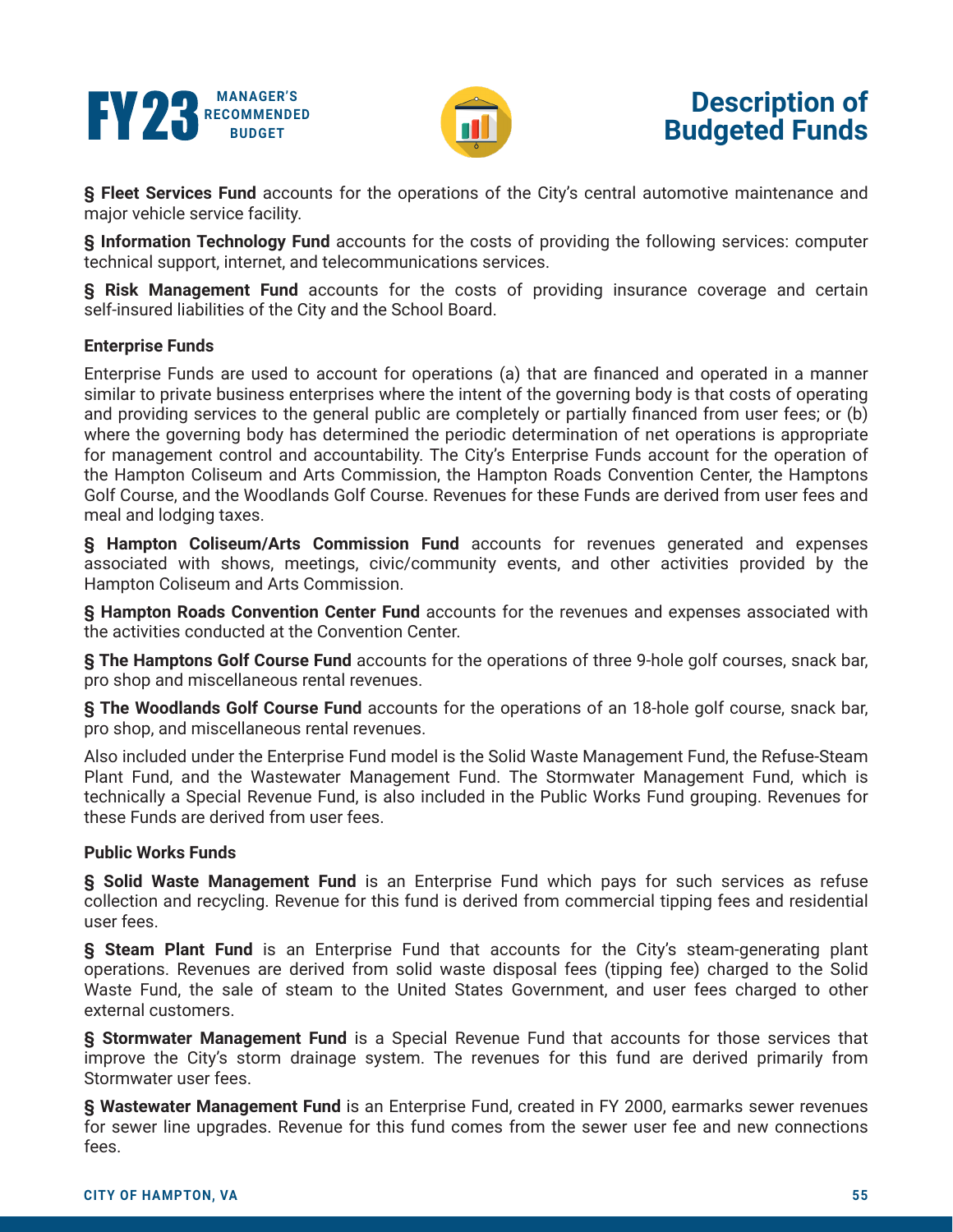



# **Description of Budgeted Funds**

### **Special Revenue Funds**

Revenues in this fund are restricted for a specific purpose. Examples of special revenue funds are the Community Development Block Grant (CDBG) Fund and the Economic Development Fund.

**§ Community Development Block Grant (CDBG) Fund** is the depository for the funds that are awarded to the City annually from the Department of Housing and Urban Development. CDBG funds are used to complement other resources in the implementation of the Healthy Neighborhoods Initiative.

**§ Economic Development Fund** was established to finance the costs of capital investments, improvements, expenditures and any other approved expenditures, which will assist economic development and improve the physical appearance of the City. Revenues are earned from unrestricted land sales, special assessments, projects financed by the Fund, and unrestricted rental receipts.

**§ Grant Fund** houses non-repayable funds from Grantors that the City applies for and are used for specific purposes/projects. In addition, grants must adhere to some level of compliance and reporting. Grantors can be Federal, State, Corporation, Foundation, or Trust. The majority of the City's grants are either Federal or State.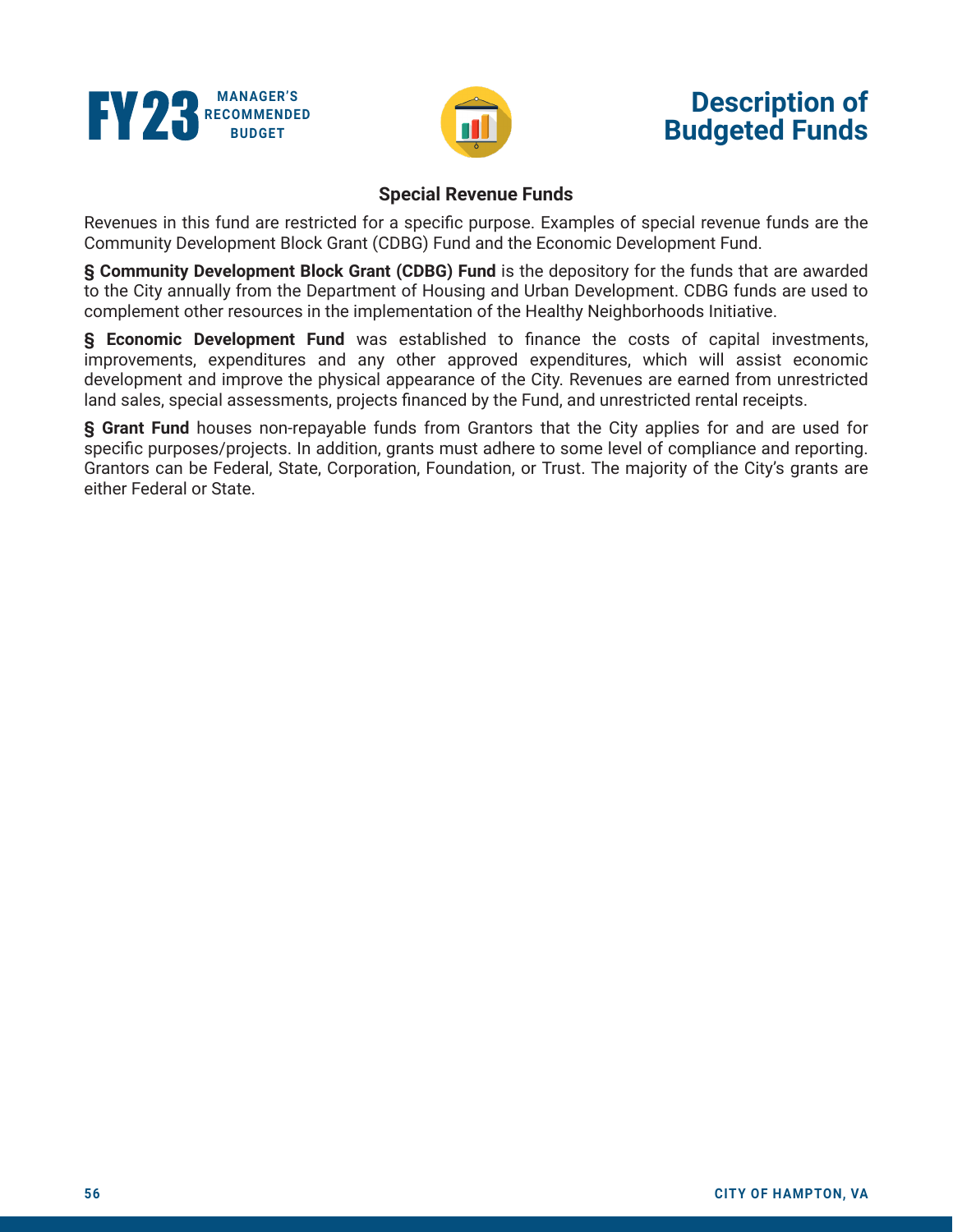



# **Summary of Budgeted Funds**

### **FY 2023 General Fund**

| <b>Category</b>                                       | <b>Revenues</b> | <b>Expenses</b> | <b>PFT</b><br><b>Positions</b> |
|-------------------------------------------------------|-----------------|-----------------|--------------------------------|
| <b>General Property Revenues</b>                      | 226,605,616     |                 |                                |
| <b>Other Local Revenues</b>                           | 108,626,056     |                 |                                |
| <b>State Revenues</b>                                 | 52,617,908      |                 |                                |
| <b>Federal Revenues</b>                               | 30,500          |                 |                                |
| Schools Revenues (Other than City)                    | 182,631,081     |                 |                                |
| Transfers In                                          | 11,447,563      |                 |                                |
| <b>Constitutional, Judicial and Electoral Offices</b> |                 | 18,370,051      | 98.0                           |
| <b>Economic Vitality and Neighborhoods</b>            |                 | 9,340,202       | 111.0                          |
| Infrastructure                                        |                 | 20,425,520      | 171.0                          |
| Leisure Services                                      |                 | 8,035,114       | 76.0                           |
| <b>Public Safety</b>                                  |                 | 55,766,139      | 739.0                          |
| <b>Quality Government</b>                             |                 | 21,873,638      | 125.0                          |
| <b>Youth and Families</b>                             |                 | 32,537,042      | 269.0                          |
| <b>Contributions to Outside Agencies</b>              |                 | 24,459,085      |                                |
| <b>Retirement and Fringe Benefits</b>                 |                 | 58,980,318      |                                |
| <b>School Operations</b>                              |                 | 268,115,065     |                                |
| <b>Debt Service</b>                                   |                 | 35,025,507      |                                |
| <b>Transfers to Other Funds</b>                       |                 | 29,031,043      |                                |
| <b>Grand Total</b>                                    | 581,958,724     | 581,958,724     | 1,589.0                        |